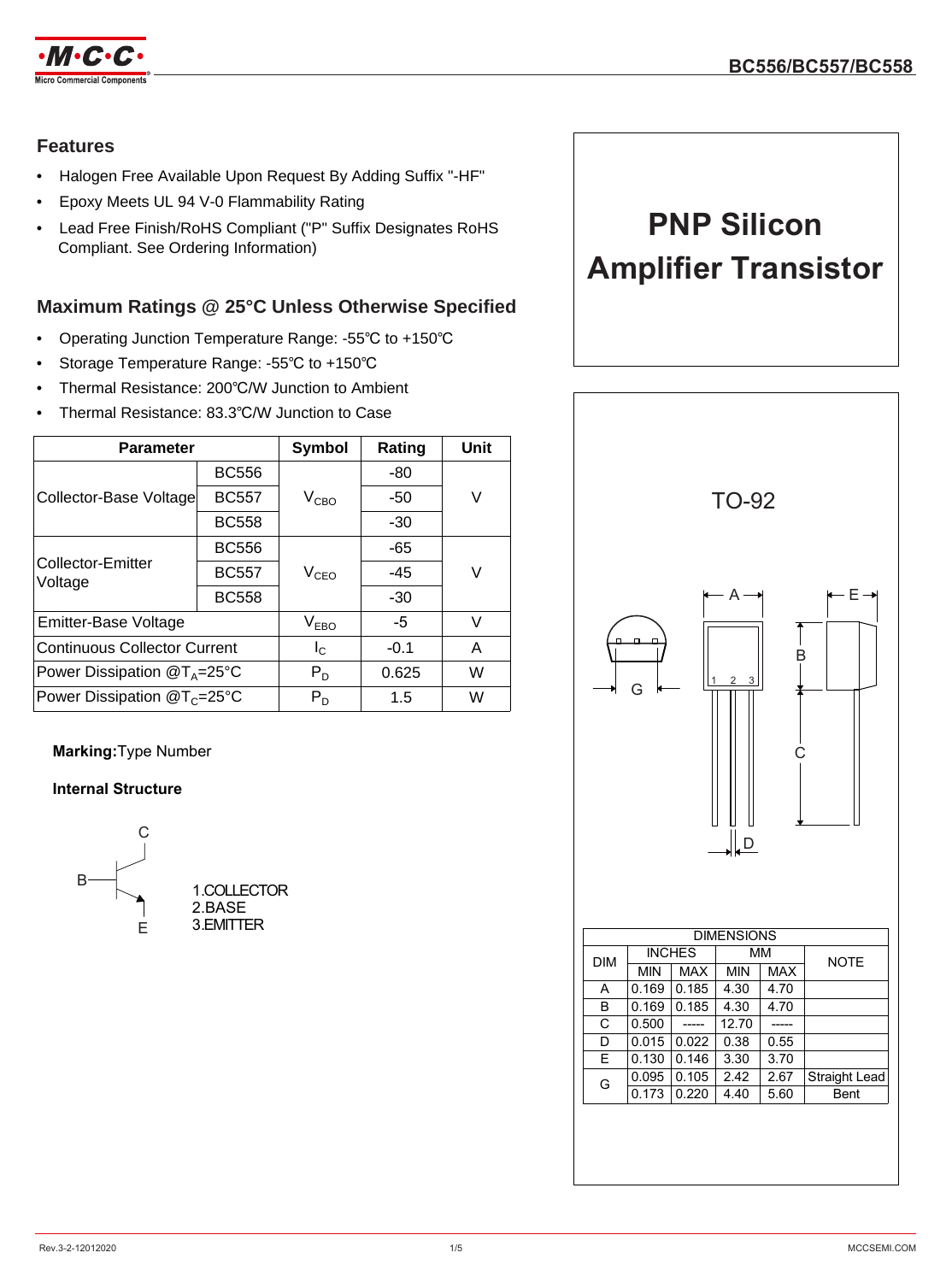

# **Electrical Characteristics @ T<sub>A</sub>=25°C Unless Otherwise Specified**

| <b>Parameter</b>                              |              | <b>Symbol</b>    | Min     | <b>Typ</b> | <b>Max</b> | <b>Units</b> | <b>Conditions</b>                         |
|-----------------------------------------------|--------------|------------------|---------|------------|------------|--------------|-------------------------------------------|
| Collector-Base Breakdown<br>Voltage           | <b>BC556</b> | $V_{(BR)CBO}$    | $-80$   |            |            | $\vee$       | $I_C = -100 \mu A$ , $I_F = 0$            |
|                                               | <b>BC557</b> |                  | $-50$   |            |            |              |                                           |
|                                               | <b>BC558</b> |                  | $-30$   |            |            |              |                                           |
| Collector-Emitter<br><b>Breakdown Voltage</b> | <b>BC556</b> |                  | -65     |            |            |              |                                           |
|                                               | <b>BC557</b> | $V_{(BR)CEO}$    | $-45$   |            |            | $\vee$       | $I_c = -2mA$ , $I_B = 0$                  |
|                                               | <b>BC558</b> |                  | $-30$   |            |            |              |                                           |
| Emitter-Base Breakdown Voltage                |              | $V_{(BR)EBO}$    | $-5$    |            |            | $\vee$       | $I_E = -100 \mu A$ , $I_C = 0$            |
| <b>Collector Cutoff Current</b>               | <b>BC556</b> | $I_{CBO}$        |         |            | $-0.1$     | μA           | $V_{CB} = -70V, I_F = 0$                  |
|                                               | <b>BC557</b> |                  |         |            | $-0.1$     | μA           | $V_{CB} = -45V$ , $I_F = 0$               |
|                                               | <b>BC558</b> |                  |         |            | $-0.1$     | μA           | $V_{CB} = -25V$ , $I_F = 0$               |
| <b>Collector Cutoff Current</b>               | <b>BC556</b> |                  |         |            | $-0.1$     | μA           | $V_{CF} = -60V, I_B = 0$                  |
|                                               | <b>BC557</b> | $I_{\text{CEO}}$ |         |            | $-0.1$     | μA           | $V_{CF} = -40V, I_B = 0$                  |
|                                               | <b>BC558</b> |                  |         |            | $-0.1$     | μA           | $V_{CF} = -25V, I_B = 0$                  |
| <b>Emitter Cutoff Current</b>                 |              | $I_{EBO}$        |         |            | $-0.1$     | μA           | $V_{FB} = -5V$ , $I_C = 0$                |
| DC Current Gain                               |              | $h_{FE}$         | 120     |            | 800        |              | $V_{CF}$ =-5V, $I_{C}$ =-2mA              |
| <b>Collector-Emitter Saturation Voltage</b>   |              | $V_{CE(sat)}$    |         |            | $-0.3$     | $\vee$       | $I_C = -10mA$ , $I_B = -0.5mA$            |
|                                               |              |                  |         |            | $-0.65$    | $\vee$       | $IC=-100mA$ , $IB=-5mA$                   |
| <b>Base-Emitter Saturation Voltage</b>        |              | $V_{BE(sat)}$    |         |            | $-0.8$     | $\vee$       | $I_C$ =-10mA, $I_B$ =-0.5mA               |
|                                               |              |                  |         |            | $-1$       | V            | $IC=-100mA, IB=-5mA$                      |
| <b>Base-Emitter Voltage</b>                   |              | $V_{BE}$         | $-0.55$ |            | $-0.7$     | V            | $V_{CE}$ =-5V, I <sub>C</sub> =-2mA       |
|                                               |              |                  |         |            | $-0.82$    | $\vee$       | $V_{CF}$ =-5V, $I_{C}$ =-10mA             |
| <b>Output Capacitance</b>                     |              | $C_{ob}$         |         |            | 6          | pF           | $V_{CB}$ =-10V, I <sub>F</sub> =0, f=1MHz |
| <b>Transition Frequency</b>                   |              | $f_T$            |         | 150        |            | <b>MHz</b>   | $V_{CF} = -5V, I_{C} = -10mA, f = 100MHz$ |

# **Classification of hFE**

| Rank  |         |         |         |
|-------|---------|---------|---------|
| Range | 120-220 | 180-460 | 420-800 |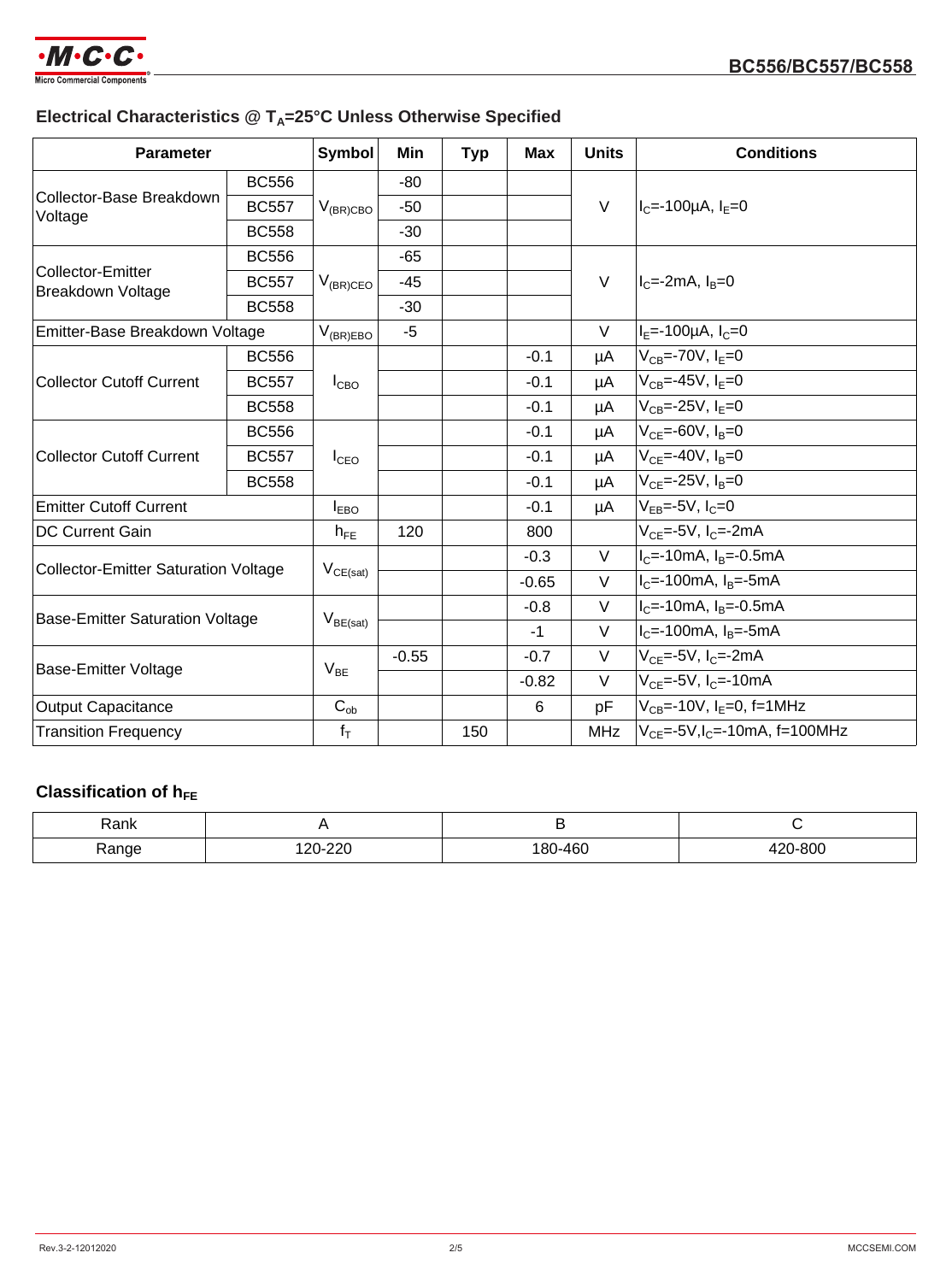

# **Curve Characteristics**

### **BC557/BC558**







**Figure 3. Collector Saturation Region**



**Figure 5. Capacitances**



**Figure 2. "Saturation" and "On" Voltages**



**Figure 4. Base–Emitter Temperature Coefficient**



**Figure 6. Current–Gain – Bandwidth Product**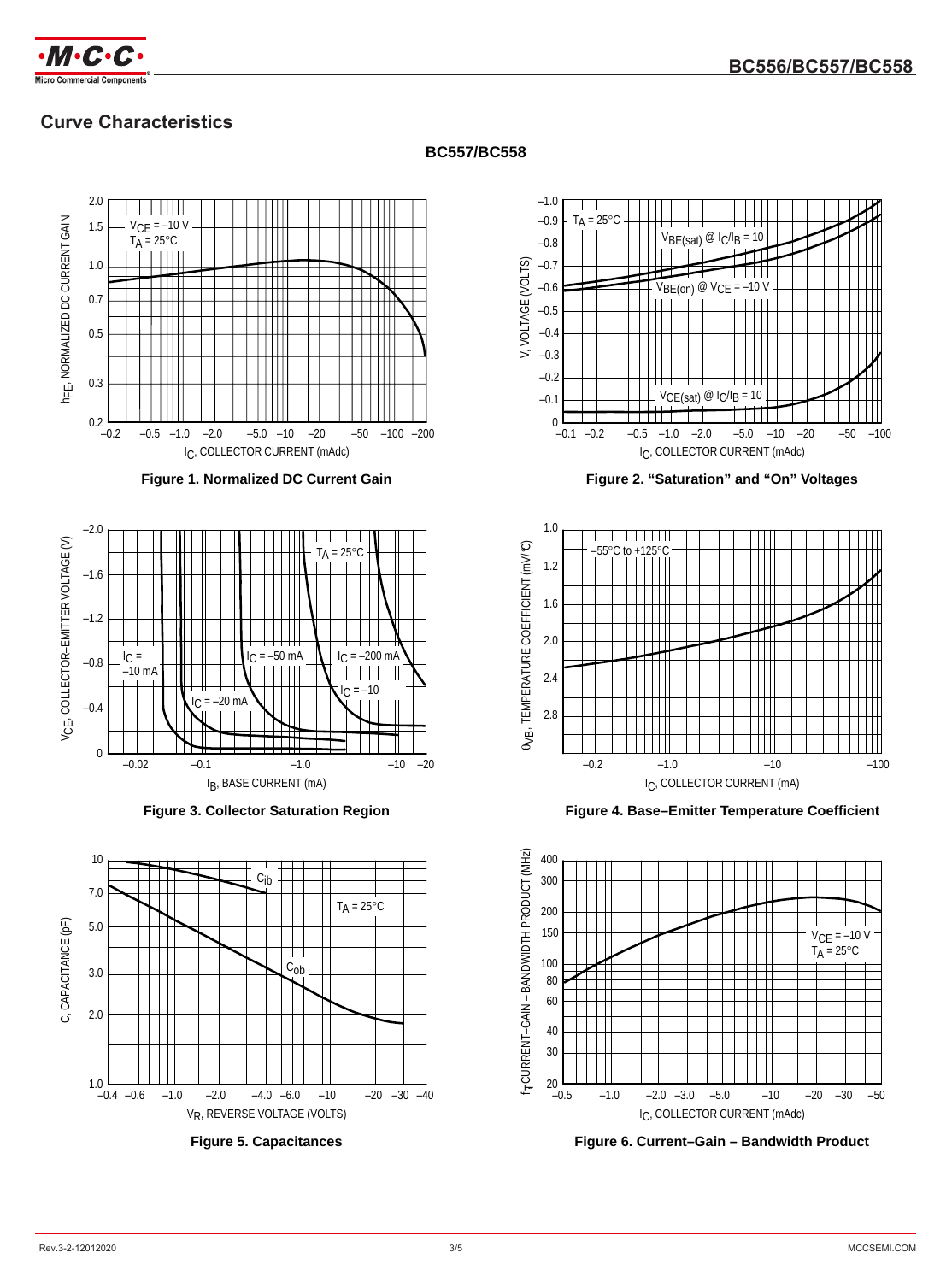

# **Curve Characteristics**





**Figure 11. Capacitance**

### **BC556**



**Figure 8. "On" Voltage**



**Figure 10. Base–Emitter Temperature Coefficient**



**Figure 12. Current–Gain – Bandwidth Product**